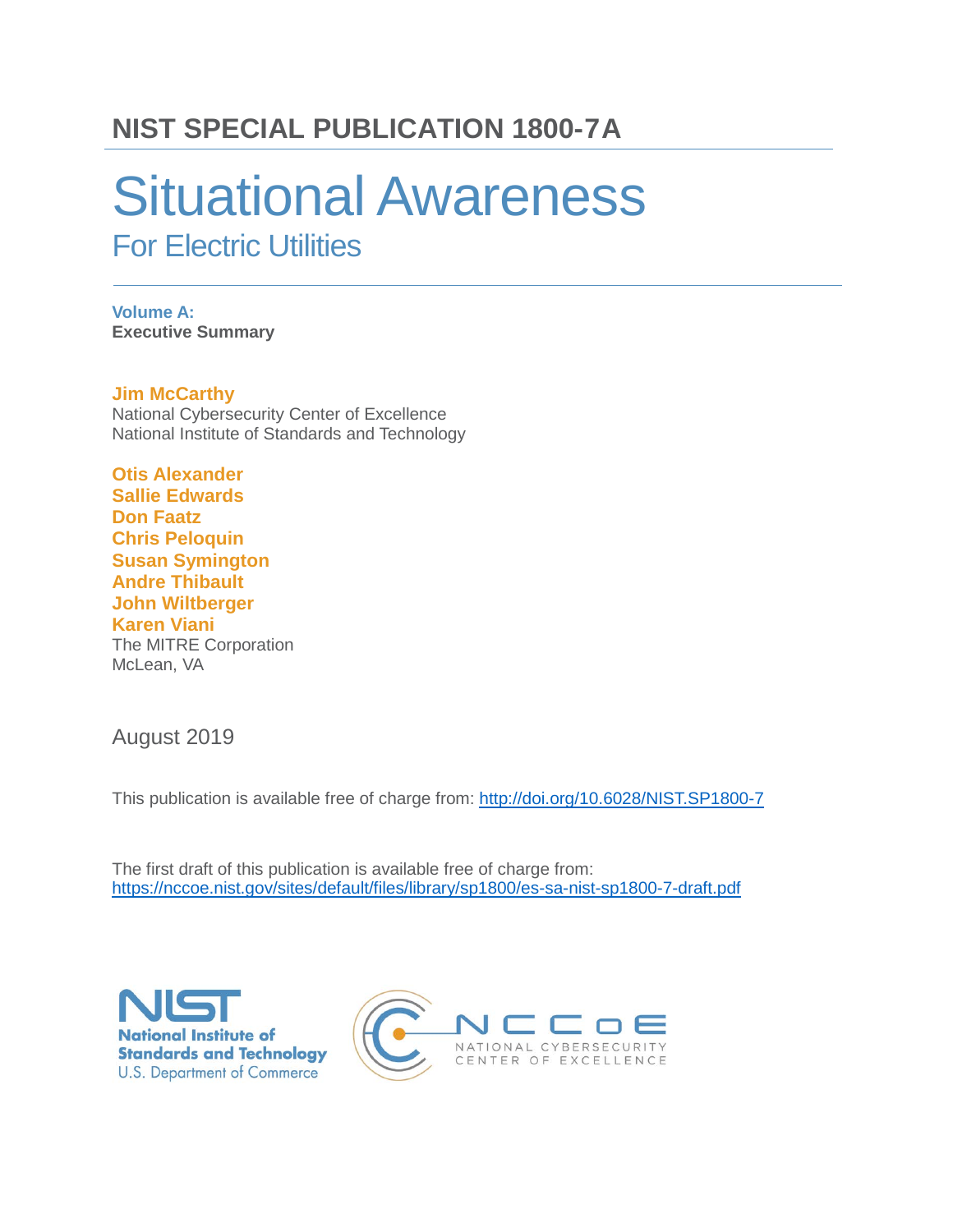## Executive Summary

Situational awareness, in the context of this guide, is the understanding of one's environment and the ability to predict how it might change due to various factors.

As part of their current cybersecurity efforts, some electric utilities monitor physical, operational, and information technology (IT) separately. According to energy sector stakeholders, many utilities are currently assessing a more comprehensive approach to situational awareness, which, through increased real-time or near real-time cybersecurity monitoring, can enhance the resilience of their operations.

The National Cybersecurity Center of Excellence (NCCoE) at the National Institute of Standards and Technology (NIST) built a laboratory environment to explore an example solution that can be used by energy sector companies to alert their staff to potential or actual cyber attacks directed at the grid.

The security characteristics in our situational awareness platform are informed by guidance and best practices from standards organizations, including the NIST Cybersecurity Framework and North American Electric Reliability Corporation's (NERC) Critical Infrastructure Protection (CIP) Version 5 standards.

This NIST Cybersecurity Practice Guide demonstrates how organizations can use commercially available products that can be integrated with an organization's existing infrastructure. The combination of these products provides a converged view of all sensor data within the utility's network systems, including IT, operational, cyber, and physical access control systems, which often exists in separate "silos."

The example solution is packaged as a "how to" guide that demonstrates implementation of standardsbased cybersecurity technologies in the real world and based on risk management. The guide may help inform electric utilities in their efforts to gain situational awareness efficiencies. Doing so may enable faster monitoring, identification, and response to incidents while also saving research and proof-ofconcept costs for the sector and its ratepayers and customers.

#### **CHALLENGE**

As part of the agenda to address the U.S. critical infrastructure, the energy sector, along with healthcare, finance, transportation, water, and communications sectors, has reported significant cyber incidents. As an integral component to the energy sector, industrial control systems (ICS) are increasingly vulnerable to cybersecurity threats, whether intentional or unintentional. In December 2015, the energy sector realized the potential effect of a combined attack on an electric utility's IT and ICS. In this instance, a Ukraine power grid was attacked, resulting in an electricity disruption that left approximately 225,000 people without electric power. The malicious actors then inundated the company's customer service center with calls, which slowed the response time to the electricity outage by causing internal challenges.

The monitoring model used by some electric utilities includes separate physical, operational, and IT silos, a practice that lacks efficiency and can negatively impact response time to incidents, according to the NCCoE's energy sector stakeholders. However, a number of useful products are commercially available for monitoring enterprise networks for myriad security events; yet, these products can have limited effectiveness when considering the specific ICS infrastructure requirements. A converged network monitoring solution that is tailored to the ICS cybersecurity nuances could reduce blind spots for electric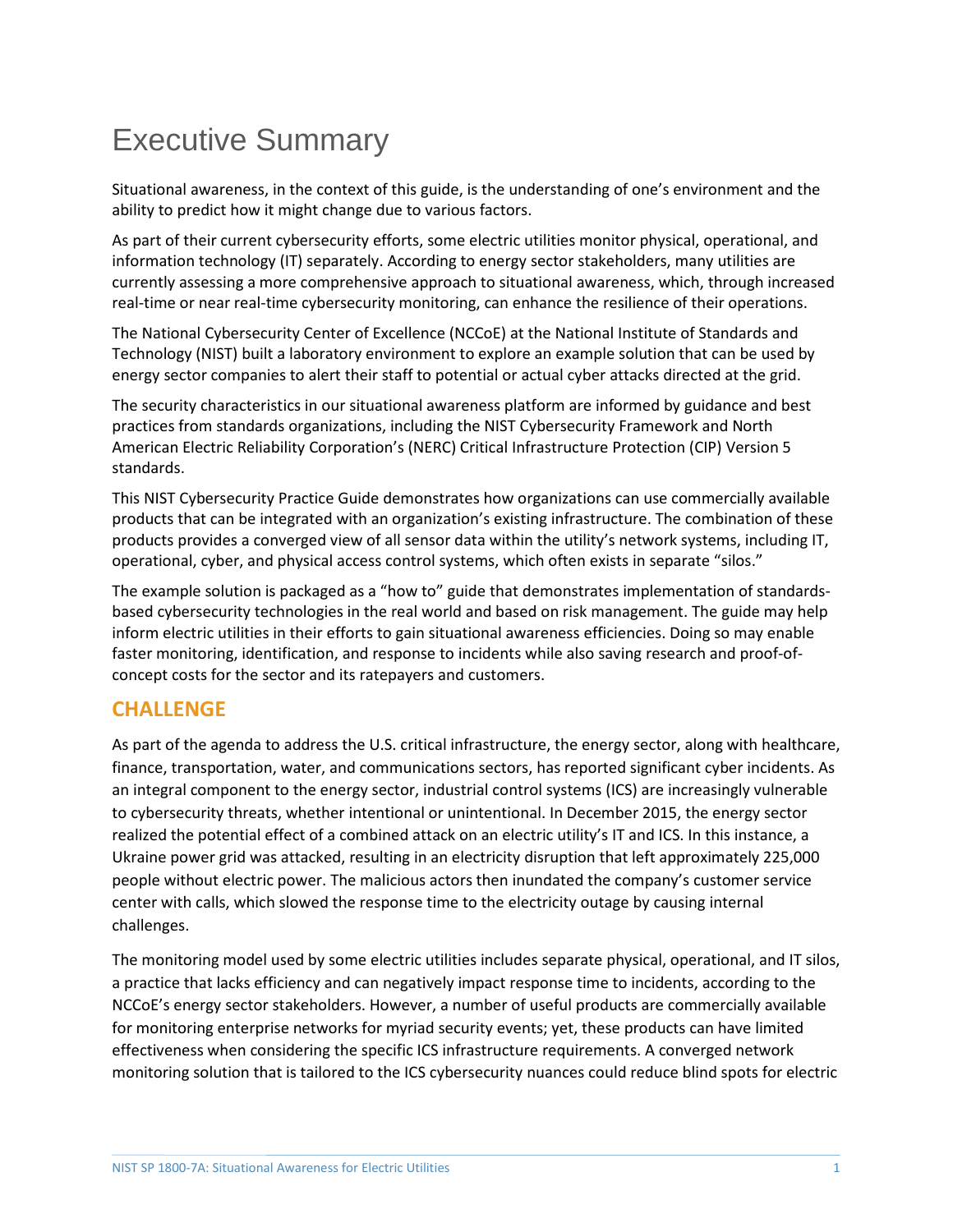utilities, resulting in comprehensive situational awareness across enterprise business system and operational ICS environments.

#### **SOLUTION**

The NCCoE has developed *Situational Awareness for Electric Utilities* to augment existing and disparate physical, operational, and IT situational awareness efforts by using commercial and open-source products to collect and converge monitoring information across these silos. The aggregated and correlated information is analyzed, and relevant alerts are provided to each domain's monitoring capabilities, improving the situational awareness of security analysts. The converged data can facilitate a more effective, efficient, and appropriate response to an event, compared with a response that relies on isolated data.

The NCCoE sought existing technologies that provided the following capabilities:

- **Security information and event management (SIEM) or log analysis software**
- **ICS** equipment (e.g., remote terminal units, programmable logic controllers and relays) along with associated software and communications equipment (e.g., radios and encryptors)
- "bump-in-the-wire" devices for augmenting operational technology with encrypted communication and logging capabilities
- **s** software for collecting, analyzing, visualizing, and storing operational control data (e.g., historians, outage management systems, distribution management systems, humanmachine interfaces)
- **PED 10 Products that ensure the integrity and accuracy of data collected from remote facilities**

While the NCCoE used a suite of commercial products to address this challenge, this guide does not endorse these particular products, nor does it guarantee compliance with any regulatory initiatives. Your organization's information security experts should identify the products that will best integrate with your existing tools and IT system infrastructure. Your organization can adopt this solution or one that adheres to these guidelines in whole, or you can use this guide as a starting point for tailoring and implementing parts of a solution.

#### **BENEFITS**

The NCCoE's practice guide to *Situational Awareness for Electric Utilities* can help your organization:

- **EXED 10** improve ability to detect cyber-related security breaches or anomalous behavior, likely resulting in early detection and having less impact on energy delivery, thereby lowering overall business risk while supporting enhanced resilience and reliability performance outcomes
- **EXED IDE ATTE:** increase probability that investigations of attacks or anomalous system behavior will realize successful output, which in turn can inform risk management and mitigation
- **EXED improve accountability and traceability, resulting in lessons-learned use cases**
- **Simplify regulatory compliance via automating generation and collection of disparate** operational log data